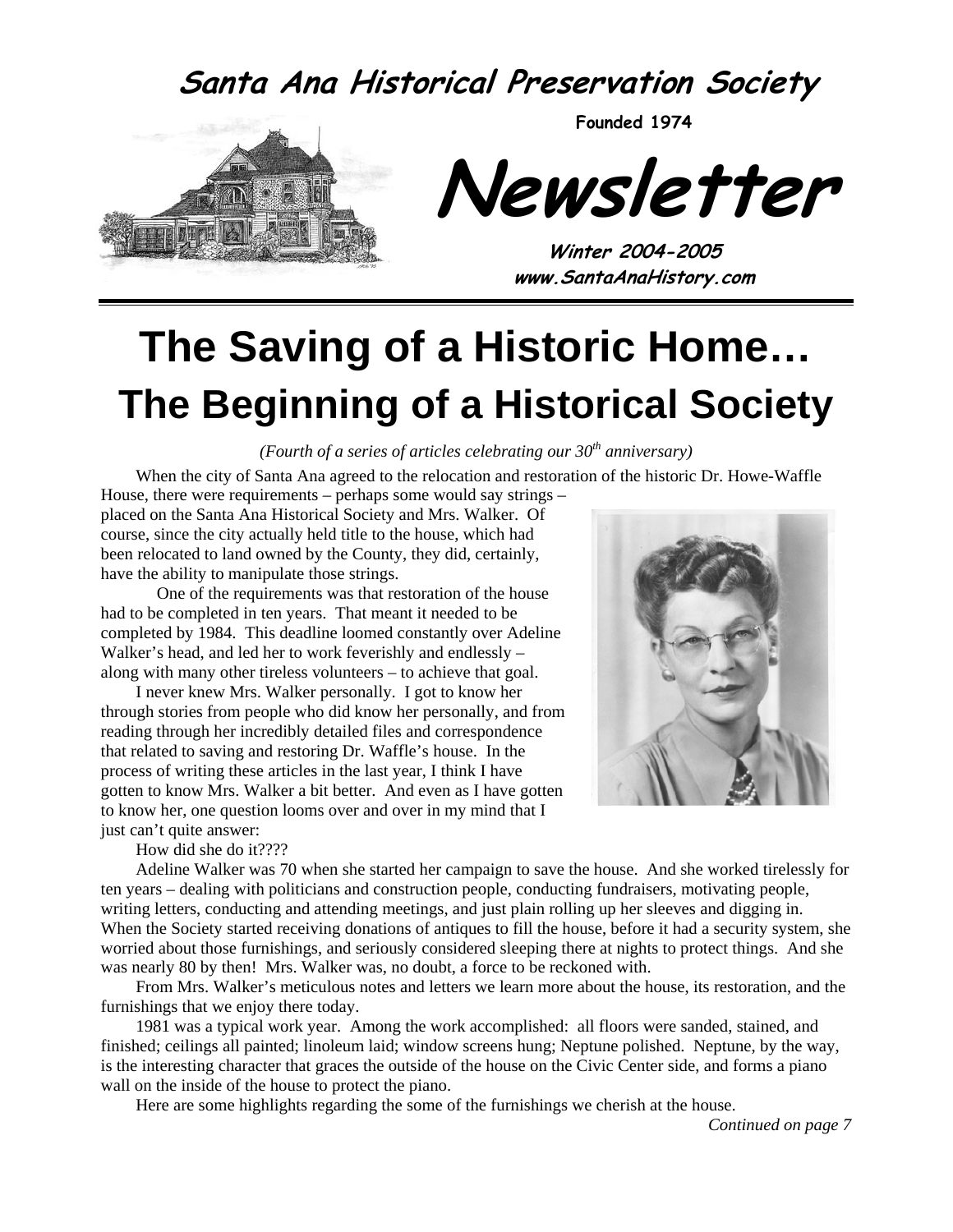### **The Los Angeles Broadway Tower of Santa Ana**

*By Steve McGuigan, Guest Writer* 

*In this issue our President has given up her column to feature an editorial regarding the proposed One Broadway Plaza Project. The fate of this project will be decided at a city-wide election on April 5th, known as Measure A.* 

After all the fracas over the Angels' name change, one message became abundantly clear: Orange County is not LA, and has no interest in becoming LA.

This message resounds clearly throughout the county, but it seems it is not getting through to some. Developer Michael Harrah and members of Santa Ana's elite, including city council and planning commission members, continue to try and force a 37 story "LA style" skyscraper into a historical corridor in the heart of residential midtown Santa Ana.

The Midtown area of Santa Ana can best be described as "quaint". It is surrounded by neighborhoods with a mix of historical homes, some of which have been converted to small businesses. These neighborhoods are famous for their historic structures and beautiful gardens. It's a place where many of the neighbors know each other, where it's not unusual to see children playing in the yards, folks walking the neighborhood, sitting on their front porch, or spending a Sunday afternoon tending to their gardens. The homes are well cared for and it is obvious there is a great sense of neighborhood pride everywhere you look.

When residents purchased their houses, they were buying into a historical neighborhood. They bought Victorian and Craftsman styled houses, some 100 years old or more. Many have spent fortunes rebuilding and improving their homes to pristine condition. They bought into a folksy suburban lifestyle, some knowing that the city's General Plan and the plan for their historical corridor, the Midtown Specific Plan, would protect them from rampant overdevelopment. It was always contemplated that this corridor would be developed by specific standards, but it never occurred to residents that the city would allow anyone to disregard them entirely and build a

*Continued on page 9* 



#### *A Legacy of Preservation Since 1974*

The Dr.Willella Howe-Waffle House, Medical Museum, and Carriage Barn. Built 1889. Saved from demolition 1975.

#### **Santa Ana Historical Preservation Society 2004 Board of Directors**

| President      | Alison Young              |
|----------------|---------------------------|
| Vice President | Tim Rush                  |
| Vice President | Jo Ann Ramirez            |
| Treasurer      | Guy Ball                  |
| Secretary      | Roberta Reed              |
|                | <b>Directors</b>          |
| Ed Coté        | Benjamin Grabiel          |
| Ginelle Hardy  | Lynn Yerby                |
|                | <b>Bill Lundquist</b>     |
| Nathan Reed    | <b>Salvage Operations</b> |

The *Santa Ana Historical Preservation Society Newsletter* is produced by the Society for its members and other friends. We invite you to join us in the appreciation and preservation of Santa Ana History. The Society is an all-volunteer organization with no paid staff members.

All material in this issue is copyrighted 2005 by the Santa Ana Historical Preservation Society, 120 Civic Center Drive West, Santa Ana, California 92701-.7505. Our house phone and message line is (714) 547-9645.

*Newsletter Editor:* Roberta Reed

*House illustration by Ann Berkery Special thanks to Guy Ball, Steve McGuigan, and Jane Penzell.* 

#### *Visit our website at*  **www.SantaAnaHistory.com**

To contact the newsletter editor directly, please call Roberta Reed at (714) 953-1876 or e-mail at robertareed@sahps.org.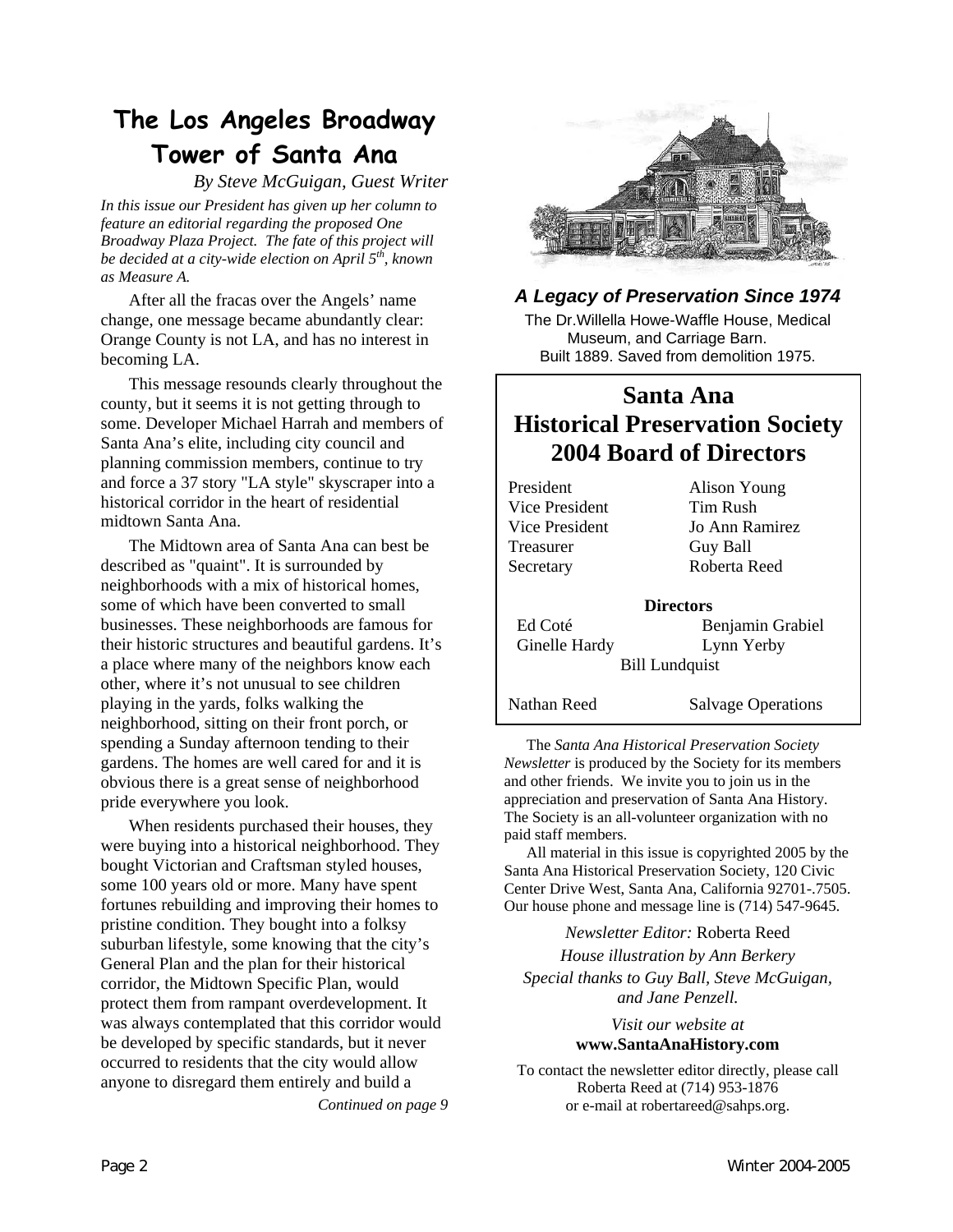## **Annual Dinner Features Noted Architect**

Local architect and author Richard H. Dodd, AIA, will be the featured speaker at our 2005 annual membership dinner on Monday, March 21. Mr. Dodd will speak on the "Evolution of Orange County Architecture." He has written extensively for *Orange County Home* magazine on the subject of local architecture, in particular on the older historic styles that we are most familiar with. His article in the November 2004 issue featured the Dr. Willella Howe-Waffle House.

Santa Ana resident Phillip C. Chinn will receive the Society's Annual Preservation Award, our highest honor, for his preservation work in Santa Ana and for leading the Heritage Orange County preservation organization for many years.

This year's dinner will be held at the historic Ebell Clubhouse. The clubhouse was designed by Frederick Eley and built in 1924 for the Ebell Society of Santa Ana Valley. The one-story structure is Mediterranean in design. In 2001, the Ebell Clubhouse was recognized by the National Register of Historic Places. (Visit www.ebellsociety.com for a photo tour.)

The evening will begin at 6:00 p.m. with a no host bar. At 7:00 p.m., there will be a short Society business meeting and dinner will be served. After presentations, Mr. Dodd will speak. Our annual election will also be held.

The dinner costs \$25 per person, with some of the costs already subsidized by the Society. Tickets must be purchased in advance. Members and other friends will receive an invitation in the mail and should return their reservation form and choice of entrée by March 14<sup>th</sup>. All reservations must be received by March  $17<sup>th</sup>$ ! Non-members are cordially invited to attend. Membership is not a requirement.

The menu includes: Caesar salad, buttered rolls, broccoli florets, garlic mashed potatoes, your choice of: Rosemary Chicken or Beef Wellington (please let us know in advance), and for desert, Strawberry Shortcake. Coffee and tea included with dinner. A cash bar will be available.

For additional information, visit our website at www.SantaAnaHistory.com or call our message line at 714 547-9645.



## **Dr. Howe-Waffle House Maintenance Fundraising Project Begun**

As any homeowner can attest, owning a house requires regular upkeep and often, heavy expenses to repair and maintain the house. If you are trying to maintain an older house with a unique style, the costs are even higher.

The Dr. Howe-Waffle House is no exception. While the Society always allots part of our yearly budget towards repairs and upkeep, unexpected expenses last year hit hard. We had \$900 to repair leaking plumbing, \$600 to repair damaged plaster, \$1400 to repair our aging alarm system, and much more. This year we already had to fix the stone patio deck from some tree root damage, and there are a couple sections of exterior siding that have dry rot. Some stairs need to be repaired and a balustrade that was removed due to weather damage needs to be rebuilt. New soil and plants are needed for garden on Civic Center.

So, the Board has set a special fundraising project to raise an additional \$5,000 to help pay for some of these deferred and emergency items. Longtime member Evalene Pulati has already kicked off the effort with a sizeable donation. Others have expressed a similar commitment.

We need your help. Please help us by donating whatever you can -- \$50, \$100, \$300, \$500, \$1,000. All funds raised in this special appeal will go toward projects to repair or to spruce up some of the "aging" areas of the House. Donors of \$100 or more will receive special recognition.

Please help us by sending in a special donation. On your check's subject or memo line, note "Special House Fund."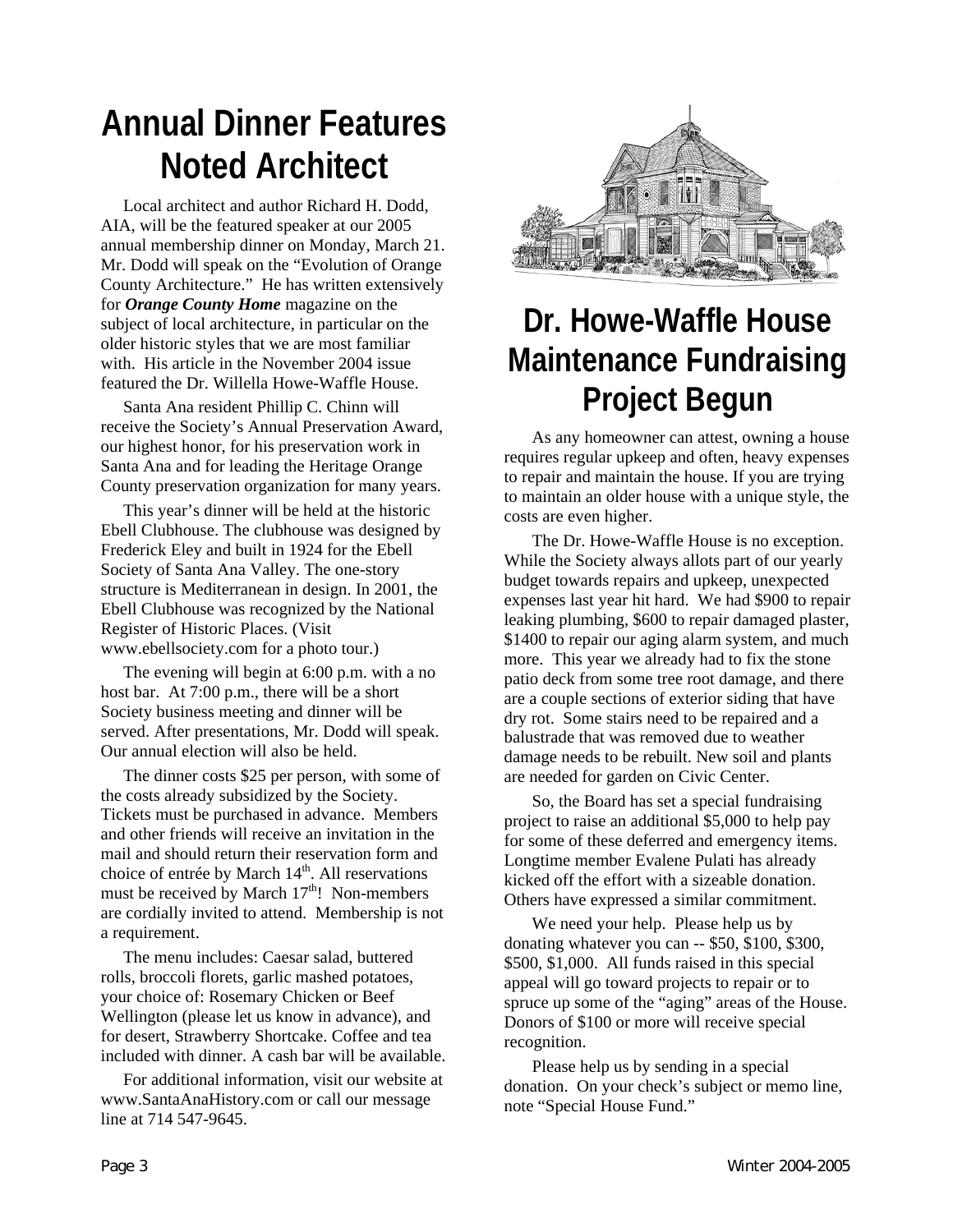## **7th Annual Cemetery Tour Now History**

Saturday, October 23, 2004 was a bright and sunny day in Southern California, perfect for spending a day at Fairhaven Cemetery learning about Orange County's part in aviation's history.

Tour guests were treated to a color guard by the Buffalo Soldier Re-enactors. Another highlight for tour-goers was getting a chance to listen to the remembrances of some of the original Tuskegee airmen from World War II.

Throughout the cemetery, about 170 tour goers were treated to a lesson in aviation history, Orange County style: the story of the day Wrong Way Corrigan got lost and ended up in Ireland instead of Los Angeles; Amelia Earhart reminiscing about the day Howard Hughes broke the speed record; meeting Bessica Raiche, the first women to fly an airplane in the United States; Glenn Martin, who told of his contributions to aviation with the help of Tiny Broderick who worked with him in exhibitions, and (of course) his mother; Eddie Martin and how he truly was responsible for Orange County airport; and Ben Resnicoff, who while maybe not famous, is one of Santa Ana's aviation heroes – a World War II aviator who was captured and spent time in Stalag 17, who eventually settled and lived out his life in Santa Ana.

The Santa Ana Historical Preservation Society would like to thank Musical Youth Repertory Theatre and the Orange County High School of the Arts for helping us with the tour, and Fairhaven Memorial Park and Cemetery for hosting us. We would have been unable to conduct the tour without these groups.

Mark your calendar for the Society's  $8<sup>th</sup>$  annual cemetery tour to be held Sat., Oct 22<sup>nd</sup>. We'll share more information in future issues.

### **Upcoming Local Events:**

**Dr. Howe-Waffle House Open House** – April 2. **Floral Park Neighborhood Home & Garden Tour** – April 23-24. Call (714) 567-4795 **Tustin Historical Society Home & Garden Tour** – May 14. Call (714) 731-5701.

## **Toastmasters Celebrates 60 Years**

October 22, 2004 marked the  $60<sup>th</sup>$  anniversary of the founding of Toastmasters International. What many people may not know is that this organization, which has seen more than three

million members in its lifetime, had its beginnings in the YMCA building in Santa Ana.

In 1924, Dr. Ralph C. Smedley assembled a group of men in the basement of the YMCA to "afford practice and training in the art of public speaking and in



presiding over meetings, and to promote sociability and good fellowship among its members." The idea took off, and other clubs were formed in other cities. In 1932 a club was formed in British Columbia, and the organization became known as Toastmasters International.

At the time that Toastmasters began, Smedley was director of the Santa Ana YMCA. He served in this role, as well as Executive Secretary of Toastmasters and editor of the Toastmasters Magazine until 1941. By then, he realized that he could no longer do both jobs, and resigned the YMCA to devote himself full time to Toastmasters. He continued his involvement until just shortly before his death in 1967 at age 87.

For many years the organization's "home office" were rented offices in various Santa Ana buildings. In 1962 Toastmasters moved into its first World Headquarters building, still in Santa Ana. In 1990 they moved to larger quarters in Rancho Santa Margarita.

Toastmasters began accepting women in 1973, and today there are more than 170,000 members in 8,300 clubs in the U.S., Canada, and 67 other countries. The Santa Ana Toastmasters Club was renamed Smedley Number One in Ralph Smedley's honor, and in 1955 a Santa Ana junior high school was named after him. *(Editor's Note: Smedley Junior High School was renamed Carr Middle School in the 1970s.)*

For more information about Toastmasters, visit their website at www.toastmasters.org.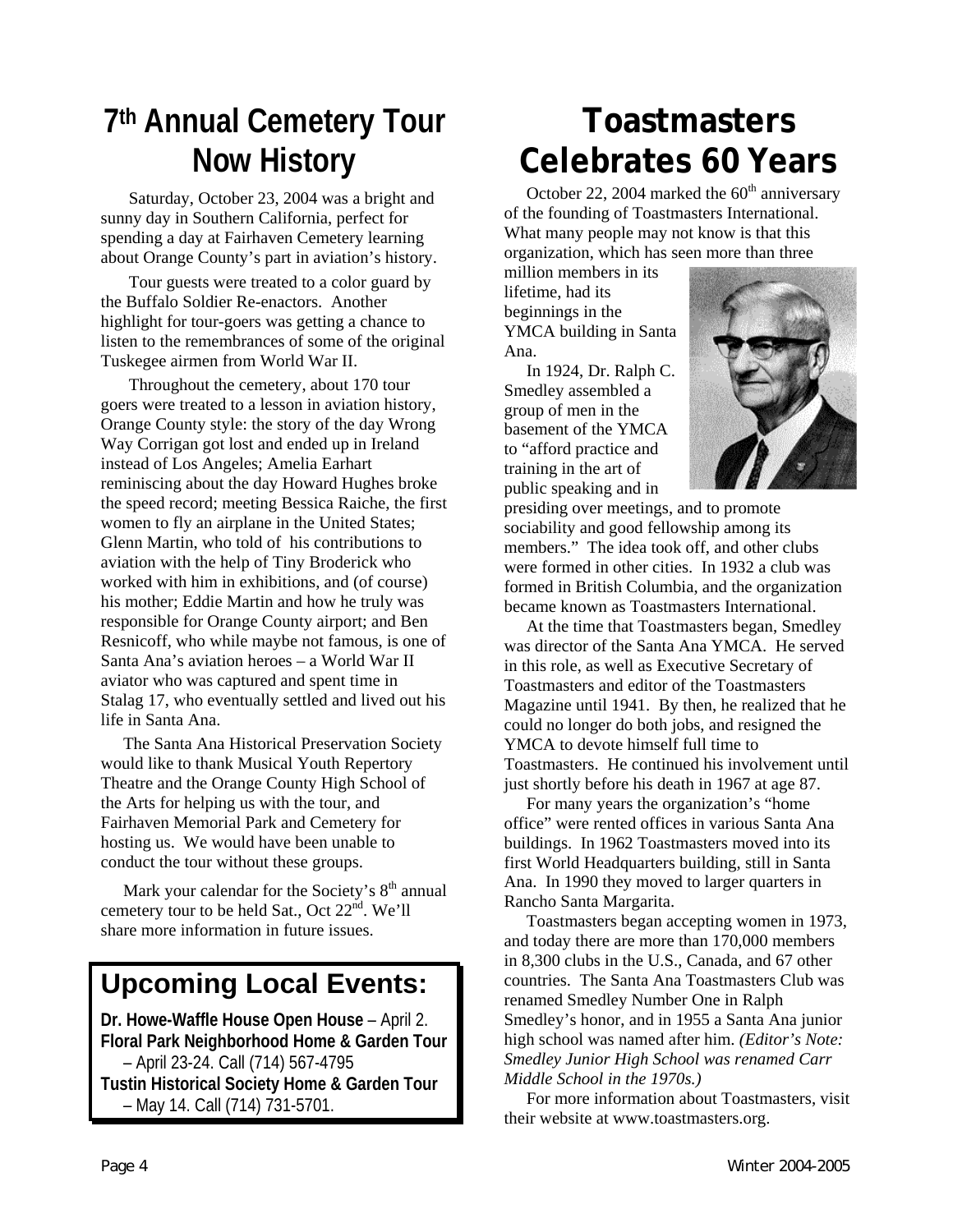### **Discovering the World of Historic Preservation**

*Jane Penzell* 

Somehow, a whole wonderful world opened up to me way back in the early 80s, quietly and powerfully. The young Los Angeles Conservancy was organizing a class lecture series on six consecutive Saturday mornings.

During several lectures on those consecutive Saturday mornings, I learned about the turn-of-the century riots the Chinese immigration suffered in its community located near Olvera Street. We moved on to how Los Angeles boomed next. It started in the Financial District, and along Spring Street as its monied castles rose. The office buildings of the turn of the century financiers and their staffers, building LA, taking on the hefty competition of the Big Apple as the US grew to prosper as a nation and world power. It's exciting, feeling the contagious heartbeat of a growing America!

New York vs. Los Angeles; the financial heartthrobs of a nation, neck to neck, forging a financial artery coast to coast of high finance and power. But these early Los Angeles visionaries had to have a home! Next, we move onto Carroll Avenue, located in Angelino Heights, a stone's throw northeast of downtown LA, and its first official suburb!

The delicate detail of the spacious interiors of those homes on Carroll Avenue are breathtaking to this day. There's a revivalist homeowner association saving these Victorian masterpieces from deterioration, ruin and extinction. We tour the restored homes among the dilapidated ones, and turn of the century Los Angeles is reborn before our eyes. To this day, the Carroll Avenue Homeowner's Association holds an open house each May for any visitor who cares to share the wonders.

One of the major players in this unfolding beauty and prosperity at the turn of the century in Los Angeles is early Hollywood, who's history began circa 1910. I am surprised to learn that the big studios, like MGM and Warner Brothers each have extravagant and elegant flagship theaters all concentrated in one area of downtown LA. The race is on, and each studio competes to undo the other in the expense and detail involved in the

construction of these palatial premier movie houses. A uniquely American industry and culture come alive that will grow in influence and power around the world in ways never seen or imagined. That is Los Angeles, our City of Angels.

What do I remember most from this wondrous LA Conservancy series of lectures and lunch dates on those Saturdays back in the 1980s? I have to stop a moment and catch my breath! I never realized what a vibrant Los Angeles was hidden in the downtown area, depressed in the 60s and 70s, only to be rediscovered in the 80s to be restored, protected and upheld. I learn that many established architectural firms on the east coast were contracted to build these palaces and homes in all areas of residence, industry and commerce for the young and booming Los Angeles. Their work is duplicated in major urban areas across the country in similar style, and the puzzle of an unfolding historic and prospering America is pieced together.

Several years later, I am living in Santa Ana. In the same magical way I find myself meandering into the Santa Ana Historical Preservation Society. I take that first step into the Howe Waffle House, and I am enchanted. Memories of Carroll Avenue come back. Los Angeles and Santa Ana obviously burgeoned in the same way between the 1880s and the 1930s, and I am in awe.

And I realize there is a relationship there, between the histories of LA and of Santa Ana. What business was shared that supported this growth, prosperity and success? Which immigrant groups made it grow? And I am relieved to know that those special people I met back in the 80s are still dedicated to their work, that their enthusiasm and passion are contagious and the relationship between the two cities continues to build as all of Southern California is affected and flourishes.

Please join us in our special purpose at the next Santa Ana Historical Preservation Society Open House at the Howe Waffle House, and watch as this magical tour into the history of Southern California, and Santa Ana as one of its first urban centers, unfolds before your eyes. It is an experience you'll never forget.

*(Our next open house of the Dr. Willella Howe-Waffle House is on Saturday, April 2, from noon until 4 pm. Admission is \$5 for adults, \$3 for children & students. Hope to see you there!)*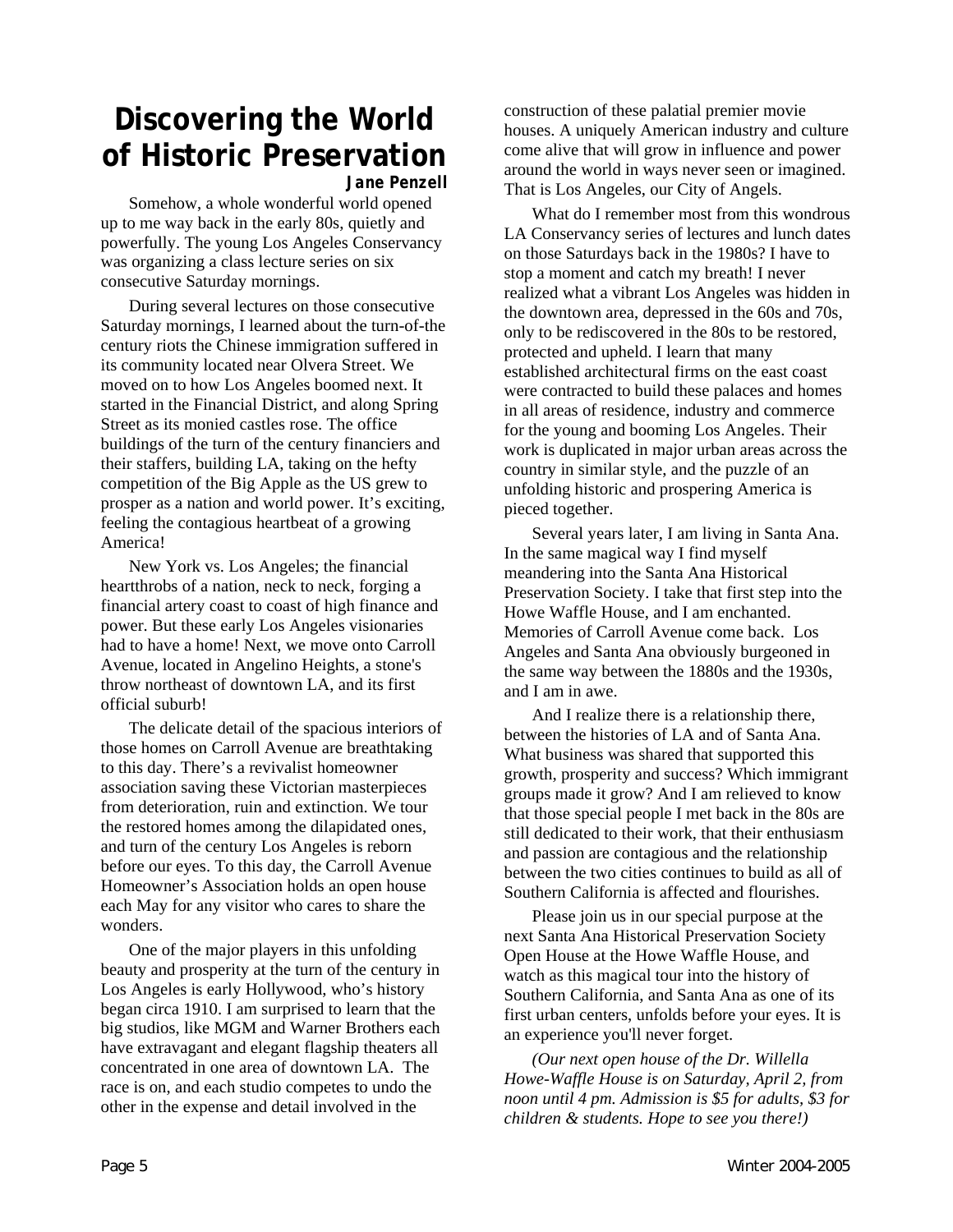### **Preservation & Salvage**

The Santa Ana Historical Preservation Society is dedicated to saving our historic resources. While we would like to see all of our history saved for future generations, we realize that this is not always practical. But when a building can't be saved, we would at least like to see that building live on in another way – by salvaging materials out of buildings which are scheduled for demolition, we can preserve the memories of those buildings, help to restore other historical buildings, and also add some money to the coffers of the Society.

The Society has an agreement with the city of Santa Ana in that the Society has salvage rights for any city-owned building that is scheduled for demolition. The city notifies the Society when it has such buildings available. First, we do a "windshield survey" to determine if the building has potential for salvage. If it does, we contact the city for a walk-through, and if salvageable materials are present, we gather our volunteers and schedule salvage operations on a predetermined weekend.

There are several city owned houses that are currently available for salvage. The Society is planning a salvage operation over a couple of weekends in the late April/early May time frame. We are looking for volunteers to help! As an incentive, volunteers get to pick a salvage item to take home free.

Soon after, probably in June, we will also be having a salvage sale. Stay tuned for more information on this.

If you are interested in helping us with salvage operations, or would like to be notified of our upcoming salvage sale, please let us know by dropping an e-mail to sahps@sahps.org, or call Nathan Reed, Director of Salvage Operations, at (714) 953-1876.

### **Celebrate Santa Ana History & Support SAHPS**

*by buying a book on local history through the Society* 

*Rediscovering Historic Downtown Santa Ana* (Downtown walking tour map) – \$2.00 plus \$1 for shipping.

*Civil War Legacy in Santa Ana/Orange County – the Video* \$14.95 plus \$4 for shipping.

*The Civil War Legacy in Santa Ana***:** by Gordon Bricken \$12.75 plus \$2 shipping**.** 



-Southsrn-California-Paoificthe short with a state of the state of the **HISTORY** SANTA ANA CITY AND VALLEY. .<br>In Pol. Floorishing Present of Relays Fature **RESTING AND PATTNPUL DES** 

*Santa Ana in Vintage Postcards* by Guy Ball : \$20.50 plus \$2 for shipping. (If you would like this autographed, please note that – and note to whom you want it autographed)

*The History of Santa Ana City and Valley*. \$14.00 plus \$2 for shipping.

*Frederick Eley, Orange County's Pioneer Architect* by Rob Richardson \$7.00 plus \$2 for shipping.

*Orange Blossoms: 50 years of Growth in Orange (Big hardcover book) SPECIAL* PRICE: \$20.00 plus \$6.50 for shipping.

*Please use the order form on the back page.*

**We appreciate all our members for their continued support.** We'd especially like to thank those who have joined or renewed at the Patron level including: **Evalene Pulati** Don Krotee  **Lennar South Coast John Clabaugh Mary Muth Sherle Mellas Dr. Amy Stark Audrey Yamagata-Noji**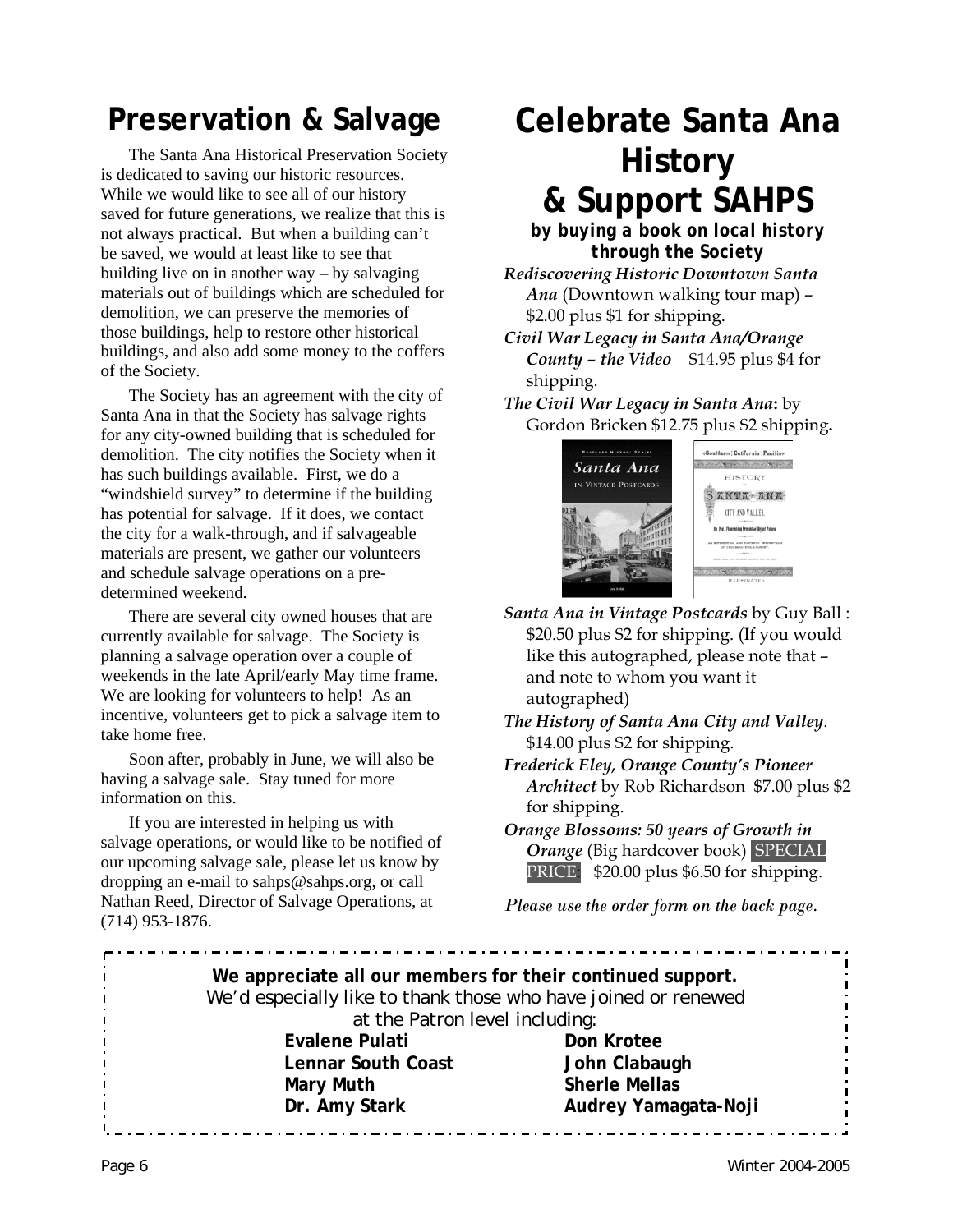### *Anniversary,*

*cont. from page 1*

The music cabinet, now located in the dining room, was a gift from Lecil Slaback, son or Orange County's first Court Reporter. The potpourri jar in the front parlour was given by Mrs. William Spurgeon II. The roll top desk now sitting in the doctor's office belonged to a Vice President of the Railway Express Agency and is a survivor of the 1906 earthquake in San Francisco. The globe, along with its metal stand, a common Victorian decoration, was donated by the Fullerton Public Library. The revolving bookcase in the back parlour, as well as the matching dresser/mirror and commode in the west bedroom (fondly referred to as the Wisteria Room) actually belonged to the doctor and were gifts from her granddaughter, Ethel Huff Moore (whose mother Lulu grew up in the house). Finally, and perhaps one of the most sacrificial gifts in the entire house, the bed and dresser that now reside in the doctor's bedroom were gifts from Mrs. Walker herself. They date back to 1890 and belonged to Weston Walker's grandmother. Adeline and Weston Walker slept in that bed for nearly 40 years until their marriage ended with Weston's death, and Adeline Walker donated them to the Howe-Waffle House.



*Adeline working to restore wood trim near the front step of the Dr. Howe-Waffle House* 

After many years of hard work, effort, and dedication, Mrs. Walker's dreams and efforts were realized. On March 30, 1983 the restoration of the Dr. Howe-Waffle House and Medical Museum was celebrated with a ribbon cutting

ceremony and dedication, signifying that the restoration was complete.

Still, Mrs. Walker kept working. She continued to make improvements, give tours, garner donations, and furnish the house. Still, in retrospect, to some it seems that saving and restoring the house was the goal that kept Mrs. Walker going in her later years. The restoration completed, Adeline Walker passed away on September 29, 1985. To the end, the Howe-Waffle House was part of her life. In our files, you will find letters written by her on behalf of SAHPS, just two days before she died. And even in death, Mrs. Walker remembered the Howe-Waffle House and the Santa Ana Historical Preservation Society, when she bequeathed the Society \$10,000 and her family requested that donations be made to the Society in her memory, in lieu of flowers.

Those that knew Adeline Walker can never forget her. And for those of us who never did know her, we can't forget her either. Without her, there never would have been a Santa Ana Historical Preservation Society. And without her, the Dr. Howe-Waffle House would have been lost, forgotten in future generations. Perhaps even the doctor herself would have largely disappeared into obscurity, had it not been for the stubborn resolve of one dedicated, energetic elderly lady.



*A plaque honoring Adeline Walker located at the Dr. Howe-Waffle House.*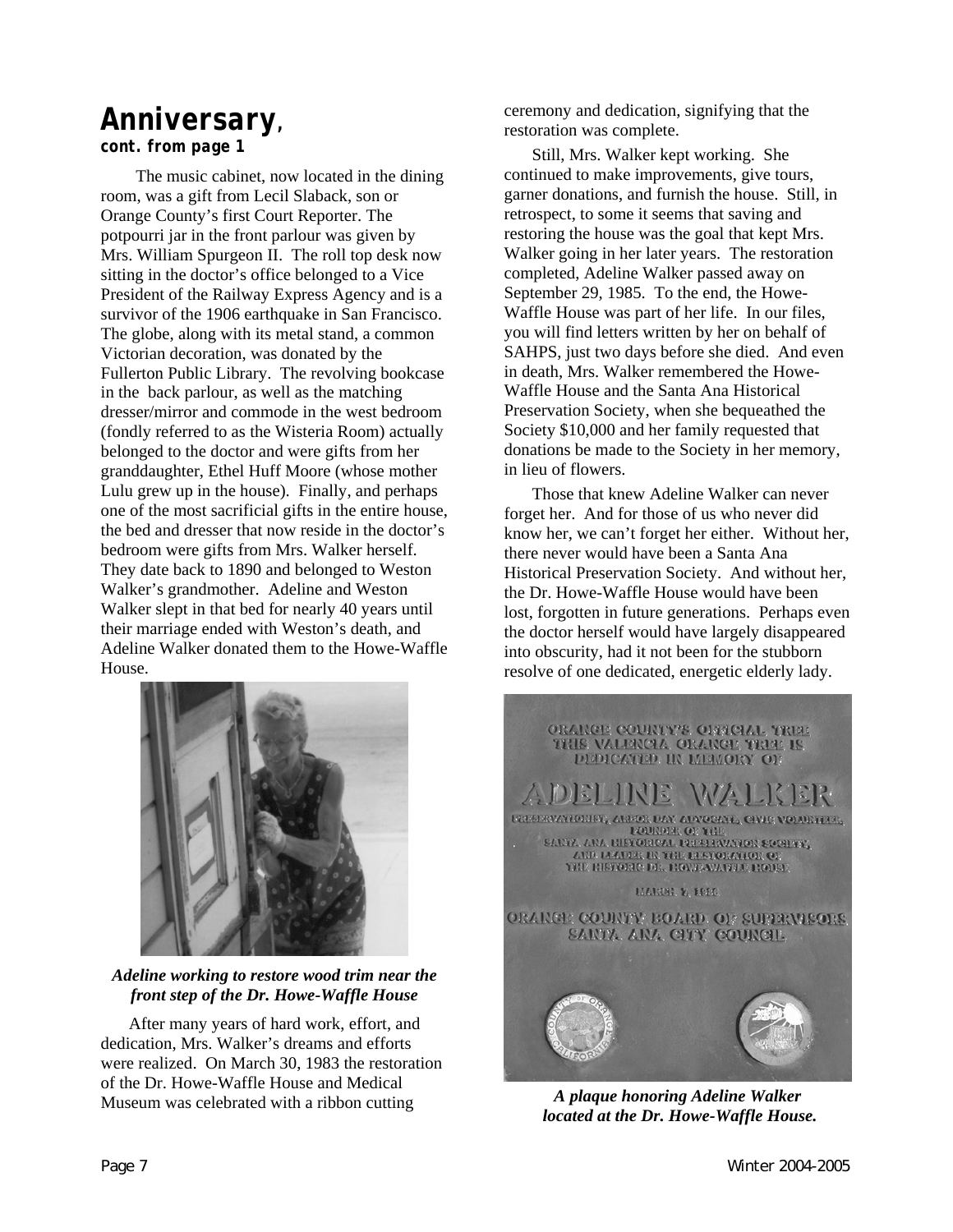### *SAHPS Project Updates*  **New SA Photo Book**

The next book on vintage Santa Ana photos is in progress. Most of the photos have been collected and the authors are working hard to write the captions. The publisher is hoping for a Christmas holiday delivery to bookstores.

Co-author Guy Ball noted that they are still looking for pre-1950 photos of certain businesses like Clark Dye Hardware and a few other unique landmark businesses. If you can help, give him a call at 714 730-5817.

#### **New Waffle House Postcard**



The new Dr. Willella-Howe Waffle House postcard has been printed thanks to a donation from Molly Doughty of Santa Ana Realty. The original watercolor was created by John Carlyle (www.johncarlyledesign.com) and based on an old photo of the House. Members who would like a free copy should send a stamped self-addressed #10 business sized envelope to SAHPS-New Postcard, 120 Civic Center Dr., Santa Ana, CA 92701.

#### **OC Home Magazine Article**

In the November issue of Orange County Home, OC architect Richard H. Dodd (our 2005 dinner speaker) continued his wonderful survey of Orange County historic architectural styles with an article on the Victorian-style Dr. Willella Howe-Waffle House. If you happen to have received this magazine, go to page 135. If you don't, we hope to soon publish the article either on our web site. Check out Mr. Dodd's website at www.richardhdodd.com.

### **Historic Calendar**

Due to some last minute delays and the job changing of the project leader, the calendar didn't get completed in time for Jan. 2005. We're looking at doing an 18-month calendar in July of this year. If you'd like to donate for a single-page sponsorship, the amount is only \$25. Contact Guy Ball at sahps@sahps.org for more info.

#### **City's Preservation Award**

The City of Santa Ana Historic Resources Commission is accepting nominations for the 2005 Outstanding Historic Preservation Project Awards. This program is designed to reward and commend those who undertake and complete projects that further the goals of historic preservation in Santa Ana. Deadline is Friday, March 18. For more information, visit their site at http://www.santa-ana.org/departments/pba/ planning/Historic\_award\_program.htm

### **Ebell Society on the Web**

SAHPS webmaster Guy Ball has been helping out Ebell Society member Edie Lyon with the creation of their first website. In a short time, Edie has done an awesome job with historical information, a clubhouse tour, and a calendar of Ebell events. Visit their site at www.EbellSociety.com

### **SAHPS Receives Grant for Video Oral History**

The Society received a small \$500 grant from the City's Block for Grants Program to produce short oral histories on video of two local, old-time residents. Unlike traditional oral histories, these are planned to be more like video conversations about certain aspects of the subjects' lives in early Santa Ana. The final video will last about an hour. They will be made available on DVD or VHS when completed sometime this fall.

Much of the video equipment will be borrowed due to the capital expense of the items. If anyone can help us by donating small video lights, professional-grade microphones, or even a pro-consumer grade video camera, please contact us at sahps@sahps.org. If this program works as well as we hope, we will go after additional grants to help pay for the expenses of continuing it. We would love to have a library of local residents' stories on video. There is even a hope that some of the video could be streamed on our website to allow for a larger viewing audience.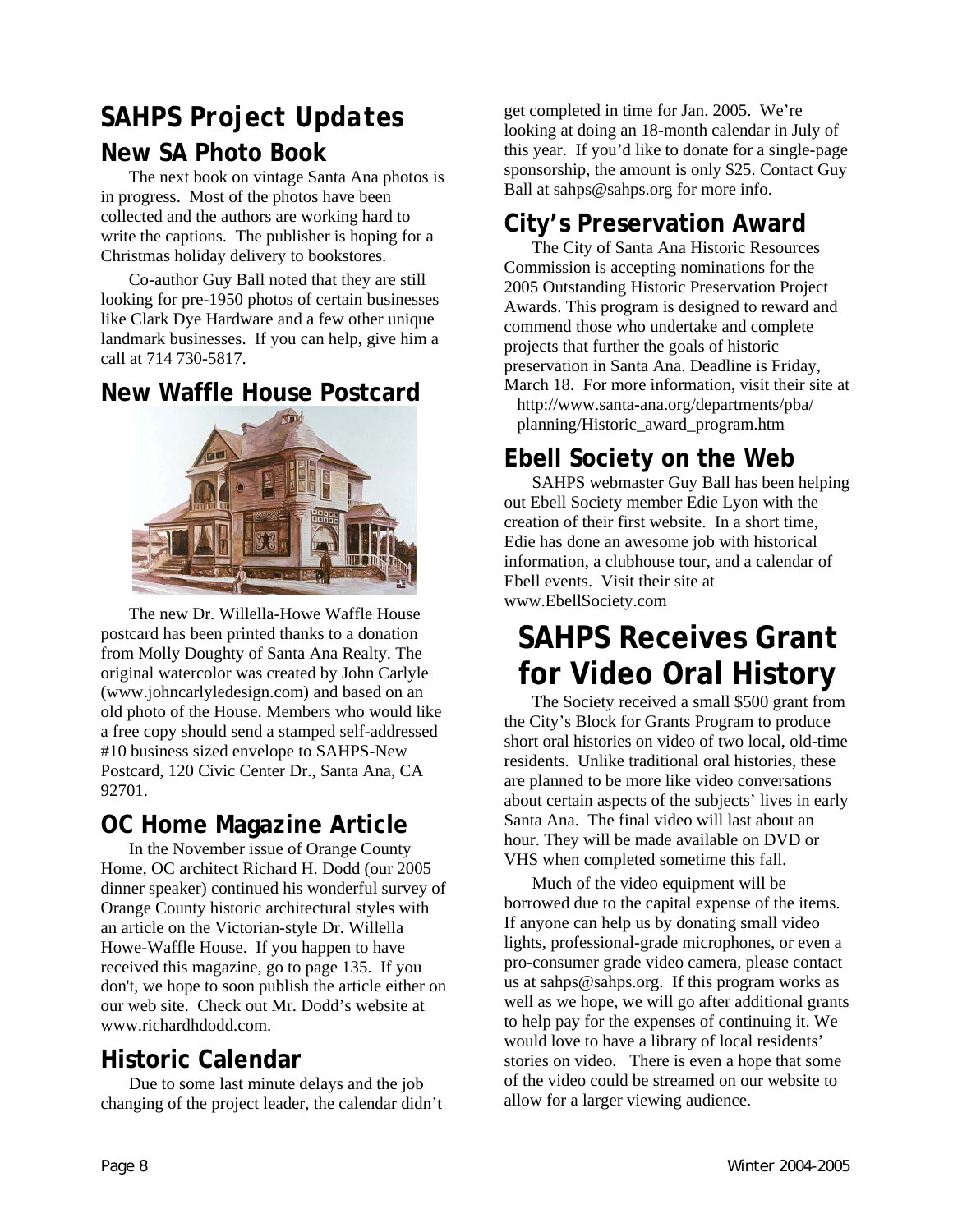### *LA Tower of SA*

#### *cont. from page 2*

project that would so radically alter the character of this area.

Enter One Broadway Plaza. This project is a 37 story skyscraper with an adjoining 8 story parking garage that will take up an entire city block right in the middle of this corridor. It is a glass and steel box sticking straight up in the air that is entirely inconsistent with all the surrounding architecture. Even in the Environmental Impact Report (EIR), in studies done by the developer, it is admitted that it will cause several problems in this community for which there is no possible remedy.

According to the EIR documents, it will add between 6000 and 7000 car trips per day, clogging local streets not built for this level of usage and causing pollution. Although the developer is required to contribute 12 million dollars for traffic mitigation, the fact remains that these traffic mitigations are only necessary to serve this building. In fact, even throwing that amount of money at the problems, there are still several intersections where the traffic issues will still be at unacceptable levels by the city's own standards.

Traffic is not the only issue with this building. Public safety is a major concern. The city does not currently possess the necessary fire equipment to service a 37 story structure. Some of you may remember a few months back when a Chicago skyscraper caught fire, causing 37 injuries, including 22 to the firefighters.

There are 2 schools in close proximity to this project and another under consideration that are not even mentioned in the EIR study! One is an elementary school within a block, and a high school is located on adjoining parcel. A street that the city council voted to close for safety reasons splits a part of the high school campus. This street will be reopened and used as one of the main exits for the parking garage, funneling thousands of cars daily right through the middle of the campus,

despite the fact that no study has been done to determine if this can be done safely. With recent reconfiguration of some boundaries for other local schools, young children may have to cross streets crowded with thousands of extra cars generated by this project. Santa Ana already has one of the highest pedestrian fatality rates in the country, and this project has the potential to put hundreds of local children in close proximity to heavy traffic.

The overall quality of life for area residents will be negatively impacted. The EIR study specifies 5 neighborhoods which will be directly impacted by the height of the structure, and more can count on eventually being subjected to the ill effects of this project.

For all these reasons and more, Santa Ana residents should reject this skyscraper project. Santa Ana is not LA and doesn't deserve to be stuck with all the negative impacts that the LA residents now take for granted. Even if the One Broadway project has merit, it should be placed in a location that is safe, reasonably sensitive to its surroundings, and has adequate access, either by freeways or some form of mass transit. This project meets none of those criteria.

There are areas of Santa Ana that are appropriately zoned for this project, have freeway access, and are not historical or residential areas that are incapable of absorbing all the negative impacts. It just doesn't make sense to build a skyscraper in the proposed Broadway location.

On April 5, 2005, Santa Ana voters will have the opportunity to make this choice. Help support the city's economic development, public safety, and quality of life by moving this project to a better location.

A "NO" vote on proposition A will help protect neighborhoods and improve Santa Ana by keeping the One Broadway project from being built in the wrong location.

#### **Websites of interest:**

 www.citizensforresponsibleplanning.org/ www.committeeagainstmeasurea.org/

#### **Dr. Howe-Waffle House Special Maintenance Fund Help us by donating whatever extra you can.**

**Send to: SAHPS-Special House Fund; 120 Civic Center Dr. W., Santa Ana, CA 92701- 7505**